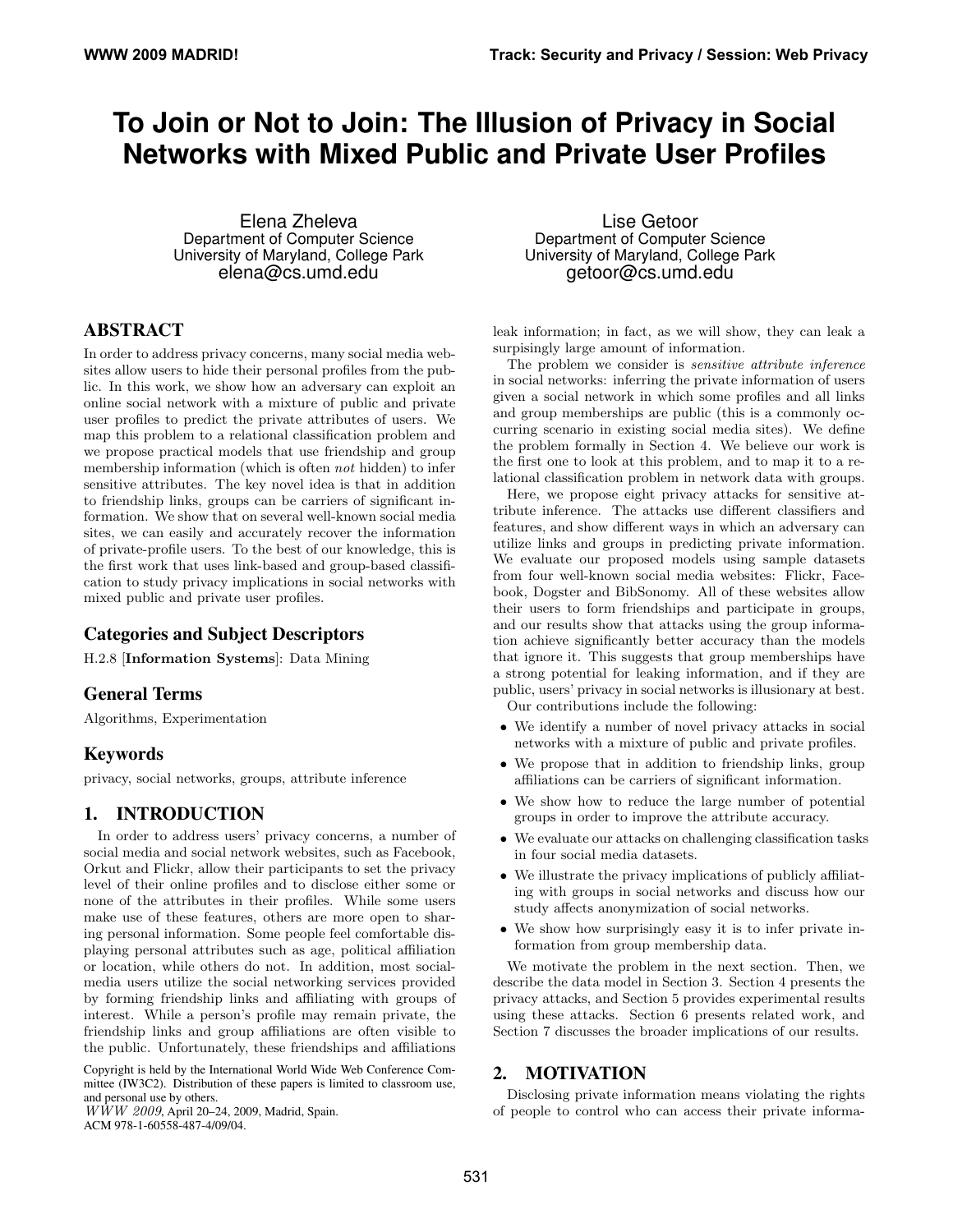

Figure 1: Toy instance of the data model.

tion. In order to prevent private information leakage, it is important to be aware of the ways in which an adversary can attack a social network to learn users' private attributes. Studies on the challenges of preserving the privacy of individuals in social networks have emerged only in the last few years, and they have concentrated on inferring the identity of nodes based on structural properties such as node degree. In contrast, we are interested in inferring sensitive attribute of nodes using approaches developed for relational learning, another active area of research in the last few years.

The novelty of our work is that we study the implications of mixing private and public profiles in a social network. For example, in Facebook many users choose to set their profiles to private, so that no one but their friends can see their profile details. Yet, fewer people hide their friendship links and even if they do, their friendship links can be found through the backlinks from their public-profile friends. Similarly for group participation information – even if a user makes her profile private, her participation in a public group is shown on the group's membership list. Currently, neither Facebook nor Flickr allow users to hide their group memberships from public groups. Both commercial and governmental entities may employ privacy attacks for targeted marketing, health care screening or political monitoring – just to mention a few. Therefore, social media website providers need to protect their users against undesired eavesdropping and inform them of the possible privacy breaches and providing them with the means to be in full control of their private data.

Our work is also complimentary to work on data anonymization, in which the goal is to perturb data in such a way that the privacy of individuals is preserved. Our goal is not to release anonymized data but to illustrate how social network data can be exploited to predict hidden information: an essential knowledge in the anonymization process.

We identify a new type of privacy breach in relational data, group membership disclosure: whether a person belongs to a group relevant to the classification of a sensitive attribute. We conjecture that group membership disclosure can lead to attribute disclosure. Thus, hiding group memberships is a key to preserving the privacy of individuals.

### 3. DATA MODEL

We represent a social network as a graph  $G = (V, E, H)$ , where  $V$  is a set of  $n$  nodes of the same type,  $E$  is a set of

#### **WWW 2009 MADRID! Track: Security and Privacy / Session: Web Privacy**

edges (the friendship links), and  $H$  is a set of groups that nodes can belong to.  $e_{i,j} \in E$  represents a directed link from node  $v_i$  to node  $v_j$ . Our model handles undirected links by representing them as pairs of directed links. We describe a group as a hyper-edge  $h \in H$  among all the nodes who belong to that group;  $h.U$  denotes the set of users who are connected through hyper-edge  $h$  and  $v.H$  denotes the groups that node v belongs to. Similarly,  $v.F$  is the set of nodes that v has connected to:  $v_i.F = \{v_j | \exists e_{i,j} \in E\}$ . A group can also have a set of properties h.T.

We assume that each node  $v$  has a sensitive attribute  $v.a$ which is either observed or hidden in the data. A sensitive attribute is a personal attribute, such as age, political affiliation or location, which some users in the social network are willing to disclose publicly. A sensitive attribute value can take on one of a set of possible values  $\{a_1...a_m\}$ . A user profile has a unique id with which the user forms links and participates in groups. Each profile is associated with a sensitive attribute, either observed or hidden. A private profile is one for which the sensitive attribute value is unknown, and a public profile is the opposite: a profile with an observed sensitive attribute value. We refer to the set of nodes with private profiles as the *sensitive set* of nodes  $V_s$ , and to the rest as the *observed set*  $V<sub>o</sub>$ . The adversary's goal is to predict  $V_s.A$ , the sensitive attributes of the private profiles.

Here, we study the case where nodes have no other attributes beyond the sensitive attribute. Thus, to make inferences about the sensitive attribute, we need to use some form of relational classifier. While additional attribute information can be helpful and many relational classifiers can make use of it, in our setting this is not possible because all of the private-profile attributes are likely to be hidden.

As a running example, we consider the social network presented in Figure 1. It describes a collection of individuals (Ana, Bob, Chris, Don, Emma, Fabio, and Gia), along with their friendship links and their groups of interest. Chris, Don, Emma and Fabio are displaying their attribute values publicly, while Ana, Bob and Gia are keeping theirs private. Emma and Chris have the same sensitive attribute value (marked solid), Bob, Gia and Fabio share the same attribute value (marked with stripes), and Ana and Don have a third value (marked with a brick pattern). Users are linked by a friendship link, and in this example they are reciprocal. There are two groups that users can participate in: the "Espresso lovers" group and the "Yucatan" group. While affiliating with some groups may be related to the sensitive attribute, affiliating with others is not. For example, if the sensitive attribute is a person's country of origin, the "Yucatan" group may be relevant. Thus, this group can leak information about sensitive attributes, although the manner in which it is leaked is not necessarily straightforward.

# 4. SENSITIVE-ATTRIBUTE INFERENCE MODELS

The attributes of users who are connected in social networks are often correlated. At the same time, online communities allow very diverse people to connect to each other and form relationships that transcend gender, religion, origin and other boundaries. As this happens, it becomes harder to utilize the complex interactions in online social networks for predicting user attributes.

Attribute disclosure occurs when an adversary is able to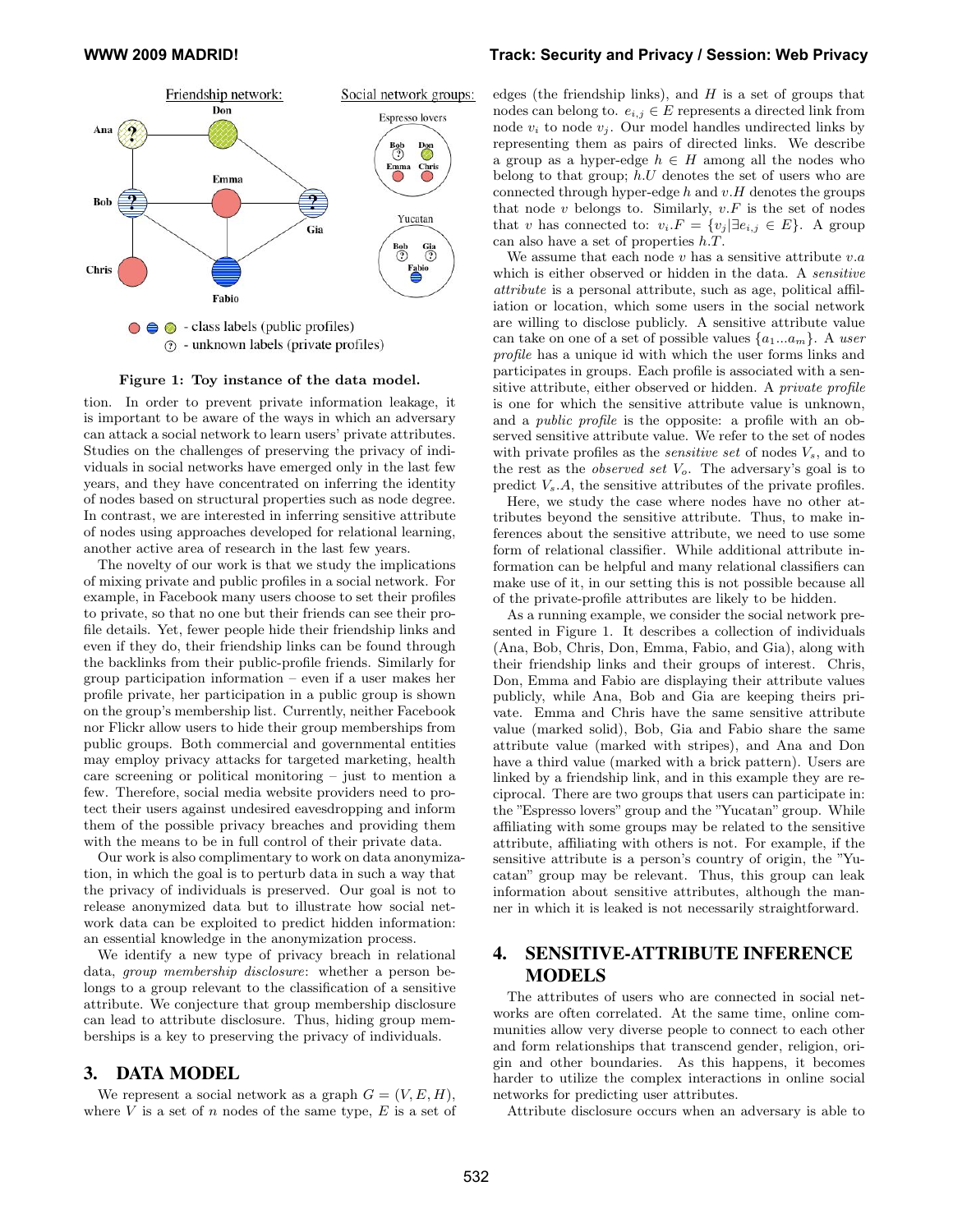infer the sensitive attribute of a real-world entity accurately. The sensitive attribute value of an individual can be modeled as a random variable. This random variable's distribution can depend on the overall network's attribute distribution, the friendship network's attribute distribution and/or the attribute distribution of each group the user joins.

The problem of *sensitive attribute inference* is to infer the hidden sensitive values,  $V_s.A$ , conditioned on the observed sensitive values, links and group membership in graph G. We assume that the adversary can apply a probabilistic model M for predicting the hidden sensitive attribute values, and he can combine the given graph information in various ways as we discuss next. The prediction of each model is:

$$
v_s.\hat{a}_M = \underset{a_i}{\text{argmax}} P_M(v_s.a = a_i; G).
$$

where  $P_M(v_s.a = a_i; G)$  is the probability that the sensitive attribute value of node  $v_s \in V_s$  is  $a_i$  according to model M and the observed part of graph G.

We assume that the overall distribution of the sensitive attribute is either known or it can be found using the public profiles. An attack using this distribution is a baseline attack. A successful attack is one which, given extra knowledge, e.g., friendship links or group affiliations, has a significantly higher accuracy than the baseline attack. The extra knowledge compromises the privacy of users if there is an attack which uses it and is successful.

### 4.1 Attacks without links and groups

In the absence of relationship and group information, the only available information is the overall marginal distribution for the sensitive attribute in the public profiles. So, the simplest model is to use this as the basis for predicting the sensitive attributes of the private profiles. More precisely, according to this model, BASIC, the probability of a sensitive attribute value can be estimated as the fraction of observed users who have that sensitive attribute value:

$$
P_{BASIC}(v_s.a = a_i; G) = P(v_s.a = a_i|V_o.A) = \frac{|V_o.a_i|}{|V_o|}
$$

where  $|V_o.a_i|$  is the number of public profiles with sensitive attribute value  $a_i$  and  $|V_o|$  is the total number of public profiles. The adversary using model BASIC picks the most probable attribute value which in this case is the overall mode of the multinomial attribute distribution. In our toy example, the most common observed sensitive attribute is the value that Chris and Emma share. Therefore, the adversary would predict that Ana, Bob and Gia have the same attribute value as well. An obvious problem with this approach is that if there is a sensitive attribute value that is predominant in the observed data, it will be predicted for all users with private profiles. Nevertheless, this attack is always at least as good as a random guess, and we use it as a simple baseline. Next, we look at using friendship information for inferring the attribute value.

#### 4.2 Privacy attacks using links

Link-based privacy attacks take advantage of autocorrela− tion, the property that the attribute values of linked objects are correlated. An example of autocorrelation is that people who are friends often share common characteristics (as in the proverb "Tell me who your friends are, and I'll tell you who you are"). Figure 2(a) shows a graphical representation

#### **WWW 2009 MADRID! Track: Security and Privacy / Session: Web Privacy**



#### Figure 2: Graphical representation of the models. Grayed areas correspond to variables that are ignored in the model.

of the link-based classification model. There is a random variable associated with each sensitive attribute v.a, and the sensitive attributes of linked nodes are correlated. The greying of the other two types of random variables means that the group information is not used in this model.

#### 4.2.1 Friend-aggregate model (AGG)

The nodes and their links produce a graph structure in which one can identify circles of close friends. For example, the circle of Bob's friends is the set of users that he has links to:  $Bob.F = \{Ana, Chris, Emma, Fabio\}$ . The friendaggregate model AGG looks at the sensitive attribute distribution amongst the friends of the person under question. According to this model, the probability of the sensitive attribute value can be estimated by:

$$
P_{AGG}(v_s.a = a_i; G) = P(v_s.a = a_i|V_o.A, E) = \frac{|V'_o.a_i|}{|V'_o|}
$$

where  $V'_{o} = \{v_{o} \in V_{o} | \exists (v_{s}, v_{o}) \in E\}$  and  $V'_{o}.a_{i} = \{v_{o} \in E\}$  $V'_{o}|v_{o}.a = a_{i}$ .

Again, the adversary using this model picks the most probable attribute value (i.e., the mode of the friends' attribute distribution). In our toy example (Figure 1), Bob would pick the same value as Emma and Chris, Ana the same label as Don, and Gia will be undecided between Don's, Emma's and Fabio's label. One problem with this method is the one when person's friends are very diverse, as in Gia's case, it will be difficult to make a prediction.

#### 4.2.2 Collective classification model (CC)

Collective classification also takes advantage of autocorrelation between linked objects. Unlike more traditional methods, in which each instance is classified independently of the rest, collective classification aims at learning and inferring class labels of linked objects together. In our setting, it makes use of not only the public profiles but also the inferred values for connected private profiles. Collective classification has been an active area of research in the last decade (see Sen et al. [21] for a survey). Some of the approximate inference algorithms proposed include iterative classification (ICA), Gibbs sampling, loopy belief propagation and meanfield relaxation labeling.

For our experiments, we have chosen to use ICA because it is simple, fast and has been shown to perform well on a number of problems [21]. In our setting, ICA first assigns a label to each private profile based on the labels of the friends with public profiles, then it iteratively re-assigns labels considering the labels of both public and private-profile friends.

,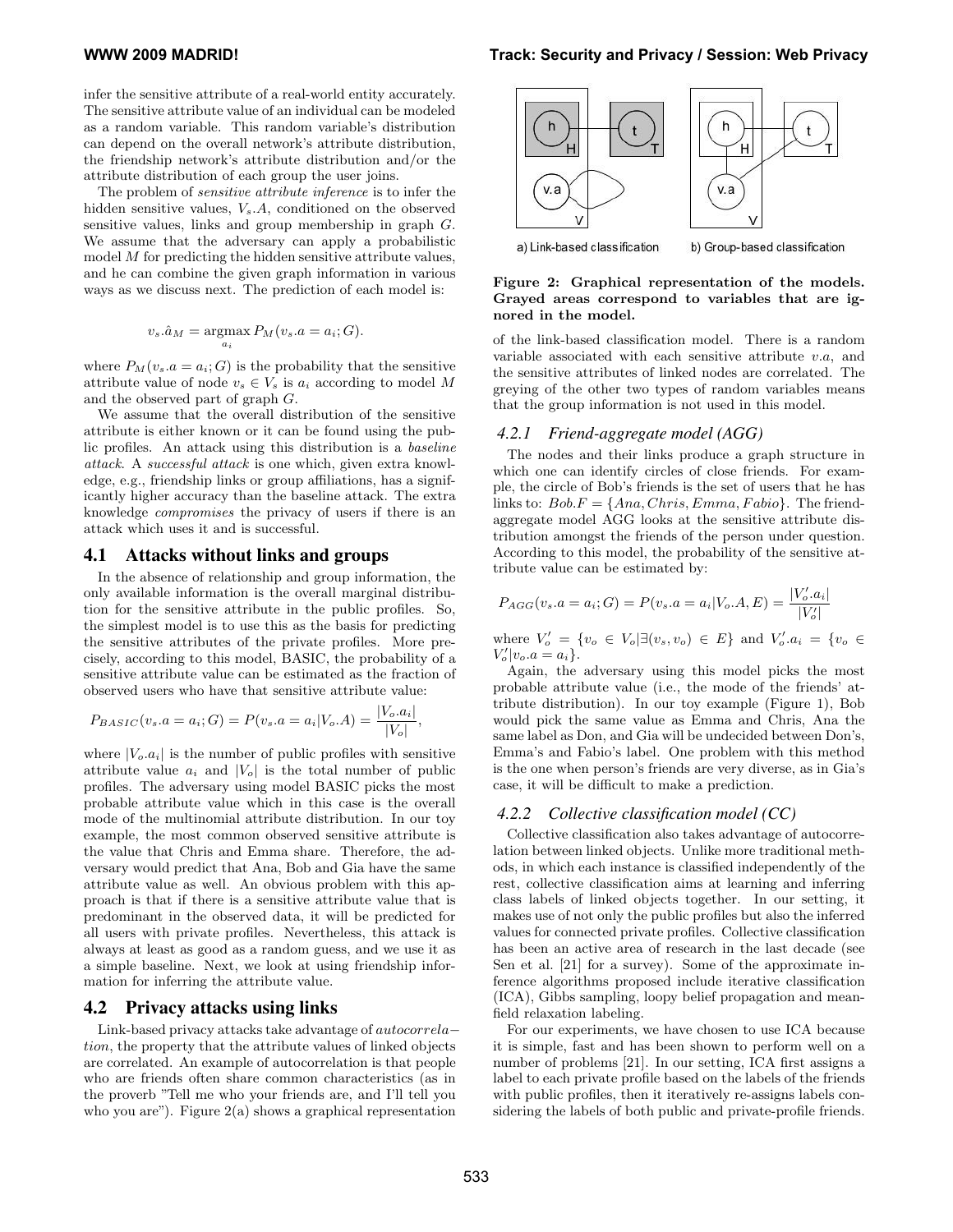The assignment is based on a local classifier which takes the friends' class labels as features. For example, a simple classifier could assign a label based on the majority of the friends labels. A more sophisticated classifier can be trained using the counts of friends' labels.

#### 4.2.3 Flat-link model (LINK)

Another approach to dealing with links is to "flatten" the data by considering the adjacency matrix of the graph. In this model, each row in the matrix is a user instance. In other words, each user has a list of binary features of the size of the network, and each feature has a value of 1 if the user is friends with the person who corresponds to this feature, and 0 otherwise. The user instance also has a class label which is known if the user's profile is public, and unknown if it is private. The instances with public profiles are the training data which can be fed to any traditional classifier, such as Naïve Bayes, logistic regression or SVM. The learned model can then be applied to predict the private profile labels.

#### 4.2.4 Blockmodeling attack (BLOCK)

The next category of link-based methods we explored are approaches based on blockmodeling [24, 2]. The basic idea behind stochastic blockmodeling is that users form natural clusters or blocks, and their interactions can be explained by the blocks they belong to. In particular, the link probability between two users is the same as the link probability between their corresponding blocks. If sensitive attribute values separate users into blocks, then based on the observed interactions of a private-profile user with public-profile users, one can predict the most likely block the user belongs to and thus discover the attribute value. Let block  $B_i$  denote the set of public profiles that have attribute value  $a_i$ , and  $\lambda_{i,j}$  the probability that a link exists between users in block  $B_i$  and users in block  $B_i$ . Thus,  $\lambda_i$  is the vector of all link probabilities between block  $B_i$  and each block  $B_1, ..., B_m$ . Similarly, let the probability of a link between a single user  $v$  and a block  $B_j$  be  $\lambda(v)_j$  with  $\lambda(v)$  being the vector of link probabilities between  $v$  and each block. To find the probability that a private-profile user belongs to a particular block, the model looks at the maximum similarity between the interaction patterns (link probability to each block) of the node in question and the overall interactions between blocks. After finding the most likely block, the sensitive attribute value is predicted. The probability of an attribute value using the blockmodeling attack, BLOCK, is estimated by:

$$
P_{BLOCK}(v_s.a_i;G) = P(v_s.a_i|V_o.A, E, \lambda) = \frac{1}{Z}sim(\lambda_i, \lambda(v))
$$

where  $sim()$  can be any vector similarity function and  $Z$ is a normalization factor. We compute maximum similarity using the minimum L2 norm. This model is similar to the class-distribution relational-neighbour classifier described in [17] when the weight of each directed edge is inversely proportional to the size of the class of the receiving node.

# 4.3 Privacy attacks using groups

In addition to link or friendship information, social networks offer a very rich structure through the group memberships of users. All individuals in a group are bound together by some observed or hidden interest(s) that they share, and individuals often belong to more than one group. Thus,

#### **WWW 2009 MADRID! Track: Security and Privacy / Session: Web Privacy**

groups offer a broad perspective on a person, and it may be possible to use them for sensitive attribute inference. If a user belongs to only one group (as it is Gia's case in the toy example), then it is straightforward to infer a label using an aggregate, e.g., the mode, of her groupmates' labels, similar to the friend-aggregate model. This problem becomes more complex when there are multiple groups that a user belongs to, and their distributions suggest different values for the sensitive attribute. We propose two models for utilizing the groups in predicting the sensitive attribute – a model which assumes that all groupmates are friends and one which takes groups as classifier features.

#### 4.3.1 Groupmate-link model (CLIQUE)

One can think of groupmates as friends to whom users are implicitly linked. In this model, we assume that each group is a clique of friends, thus creating a friendship link between users who belong to at least one group together. This data representation allows us to apply any of the link-based models that we have already described. The advantage of this model is that it simplifies the problem to a link-based classification problem, which has been studied more thoroughly. One of the disadvantages is that it doesn't account for the strength of the relationship between two people, e.g. number of common groups.

#### 4.3.2 Group-based classification model (GROUP)

Another approach to dealing with groups is to consider each group as a feature in a classifier. While some groups may be useful in inferring the sensitive attribute, a problem in many of the datasets that we encountered was that users were members of a very large number of groups, so identifying which groups are likely to be predictive is a key. Ideally, we would like to discard group memberships irrelevant to the classification task. For example, the group "Yucatan" may be relevant for finding where a person is from, but "Espresso lovers" may not be.

To select the relevant groups, one can apply standard feature selection criteria [14]. If there are  $N$  groups, the number of candidate group subsets is  $2^N$ , and finding an optimal feature subset is intractable. Similar to pruning words in document classification, one can prune groups based on their properties and evaluate their predictive accuracy. Example group properties include density, size and homogeneity. Smaller groups may be more predictive than large groups, and groups with high homogeneity may be more predictive of the class value. For example, if the classification task is to predict the country that people are from, a cultural group in which 90% of the people are from the same country is more likely to be predictive of the country class label. One way to measure group homogeneity is by computing the entropy of the group:  $Entropy(h) = -\sum_{i=1}^{m} p(a_i) \log_2 p(a_i)$  where m is the number of possible node class values and  $p(a_i)$  is the fraction of observed members that have class value  $a_i$ :  $p(a_i) = \frac{|h.V.a_i|}{|h.V|}.$ 

For example, the group "Yucatan" has an entropy of 0 because only one attribute value is represented there, therefore its homogeneity is very high. We also consider the confidence in the computed group entropy. One way to measure this is through the percent of public profiles in the group.

The group-based classification approach contains three main steps as Algorithm 1 shows. In the first step, the algorithm performs feature selection: it selects the groups that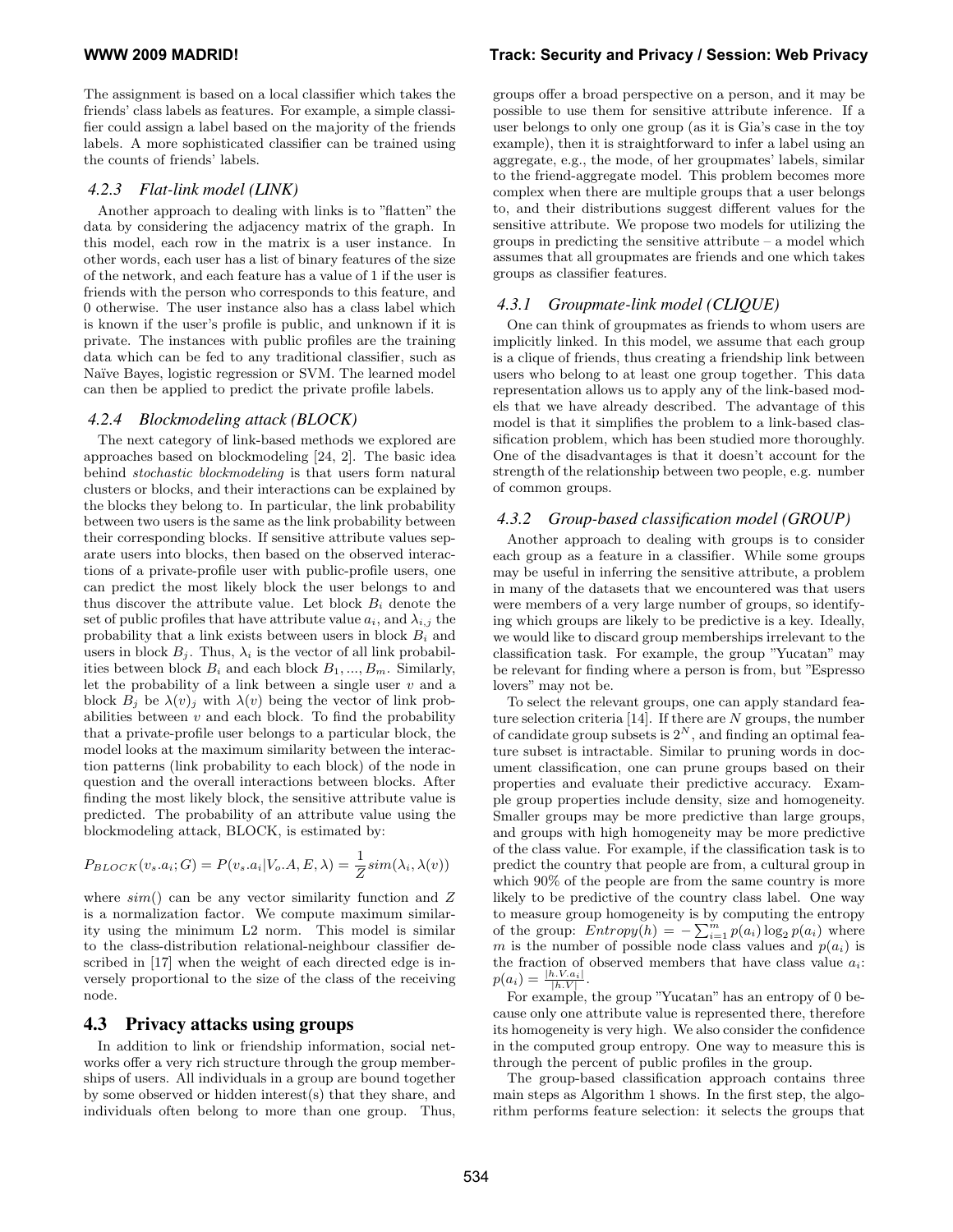are relevant to the node classification task. This can either be done automatically or by a domain expert. Ideally, when the number of groups is high, the feature selection should be automated. For example, the function  $isRelevant(h)$  can return *true* if the entropy of group  $h$  is low. In the second step, the algorithm learns a global function  $f$ , e.g., trains a classifier, that takes the relevant groups of a node as features and returns the sensitive attribute value. This step uses only the nodes from the observed set whose sensitive attributes are known. Each node  $v$  is represented as a binary vector where each dimension corresponds to a unique group:  $\{groupId : isMember\}$ , v.a. Only memberships to relevant groups are considered and  $v.a$  is the class coming from a multinomial distribution which denotes the sensitiveattribute value. In the third step, the classifier returns the predicted sensitive attribute for each private profile. Figure 2(b) shows a graphical representation of the group-based classification model. It shows that there is a dependence between the nodes' sensitive attributes V.A, the group memberships  $H$  and the group attributes  $T$ .

| <b>Algorithm 1</b> Group-based classification model |                                                      |
|-----------------------------------------------------|------------------------------------------------------|
|                                                     | 1: Set of relevant groups $H_{relevant} = \emptyset$ |
|                                                     | 2: for each group $h \in H$ do                       |
|                                                     | 3: if $isRelevant(h)$ then                           |
|                                                     | $H_{relevant} = H_{relevant} \cup \{h\}$<br>4:       |
|                                                     | $5:$ end if                                          |
|                                                     | $6:$ end for                                         |
|                                                     | 7: $trainClassifier(f, V_o, H_{relevant})$           |
|                                                     | 8: for each sensitive node $v \in V_s$ do            |
|                                                     | 9: $v.\hat{a} = f(v.H_{relevant})$                   |
|                                                     | $10:$ end for                                        |

#### 4.4 Privacy attacks using links and groups

It is possible to construct a method which uses both links and groups to predict the sensitive attributes of users. We use a simple method which combines the flat-link and the group-based classification models into one: LINK-GROUP. This model uses all links and groups as features, thus utilizing the full power of available information. Like LINK and GROUP, LINK-GROUP can use any traditional classifier.

# 5. EXPERIMENTS

We evaluated the effectiveness of each of the proposed models for inferring sensitive attributes in social networks.

# 5.1 Data description

For our evaluation, we studied four diverse online communities: the photo-sharing website Flickr, the social network Facebook, Dogster, an online social network for dogs, and the social bookmarking system BibSonomy<sup>1</sup>. Table 1 shows properties of the datasets, including the sensitive attributes.

Flickr is a photo-sharing community in which users can display photographs, create directed friendship links and participate in groups of common interest. Users have the choice of providing personal information on their profiles, such as gender, marital status and location. We collected a snowball sample of 14, 451 users from it. To resolve their locations (which users enter manually, as opposed to choosing them from a list), we used a two-step process. First, we

#### **WWW 2009 MADRID! Track: Security and Privacy / Session: Web Privacy**

used Google Maps  $API<sup>2</sup>$  to find the latitude and longitude of each location. Then, we mapped the latitude and longitude back to a country location using the reverse-geocoding capabilities of GeoNames<sup>3</sup>. We discarded the profiles with no resolved country location (34%), and ones that belonged to a country with less than 10 representatives. The resulting sample contained 9, 179 users from 55 countries. There were 47, 754 groups with at least 2 members in the sample.

Facebook is a social network which allows users to communicate with each other, to form undirected friendship links and participate in groups and events. We used a part of the Facebook network, available for research purposes [10]. It contains all 1, 598 profiles of first-year students in a small college. The dataset does not contain group information but it contains the favorite books, music and movies of the users, and we considered them to be the groups that unify people. 1, 225 of the users share at least one group with another person, and 1, 576 users have friendship links. All profiles have gender and 965 have self-declared political views. We use six labels of political views - very liberal or liberal (545 profiles), moderate (210), conservative or very conservative (114), libertarian (29), apathetic (18), and other (49).

Dogster is a website where dog owners can create profiles describing their dogs, as well as participate in group memberships. Members maintain links to friends and family. From a random sample of 10, 000 Dogster profiles, we removed the ones that do not participate in any groups. The remaining 2, 632 dogs participate in 1, 042 groups with at least two members each. Dogs have breeds, and each breed belongs to a broader type set. In our dataset, there were mostly toy dogs (749). The other breed categories were working (268), herding (202), terrier (232), sporting (308), non-sporting (225), hound (152) and mixed dogs (506).

The fourth dataset contains publicly available data from the social bookmarking website BibSonomy<sup>4</sup>, in which users can tag bookmarks and publications. Although BibSonomy allows users to form friendships and join groups of interest, the dataset did not contain this information. Therefore, we consider each tag placed by a person to be a group to which a user belongs. There are no links between users other than the group affiliations. There are 31, 715 users with at least one tag, 98.7% of which posted the same tag with at least one other user. The sensitive attribute is the binary attribute of whether someone is a spammer or not.

# 5.2 Experimental setup

We ran experiments for each of the presented attack models: 1) the baseline model, an attack in the absence of link and group information (BASIC), 2) the friend-aggregate attack  $(AGG)$ , 3) the collective classification attack  $(CC)$ , 4) the flat-link attack (LINK) and 5) the blockmodeling attack (BLOCK), 6) the groupmate-link attack (CLIQUE), 7) the group-based classification attack (GROUP) and 8) the attack which uses both links and groups (LINK-GROUP). For the GROUP model, we present results on both the simpler version which considers all groups and the method in which relevant groups are selected. For the BLOCK model, we present leave-one-out experiments assuming that complete information is given in the network in order to predict the sensitive-attribute of a user. For the AGG, CC, LINK,

 $1\text{At }$  http://www.flickr.com, http://www.facebook.com, http://www.dogster.com, http://www.bibsonomy.org/

 $^{2}$ At http://code.google.com/apis/.

<sup>3</sup>At http://www.geonames.org/export/.

 $4\text{At http://www.kde.cs.uni-kassel.de/ws/rsdc08/}.$